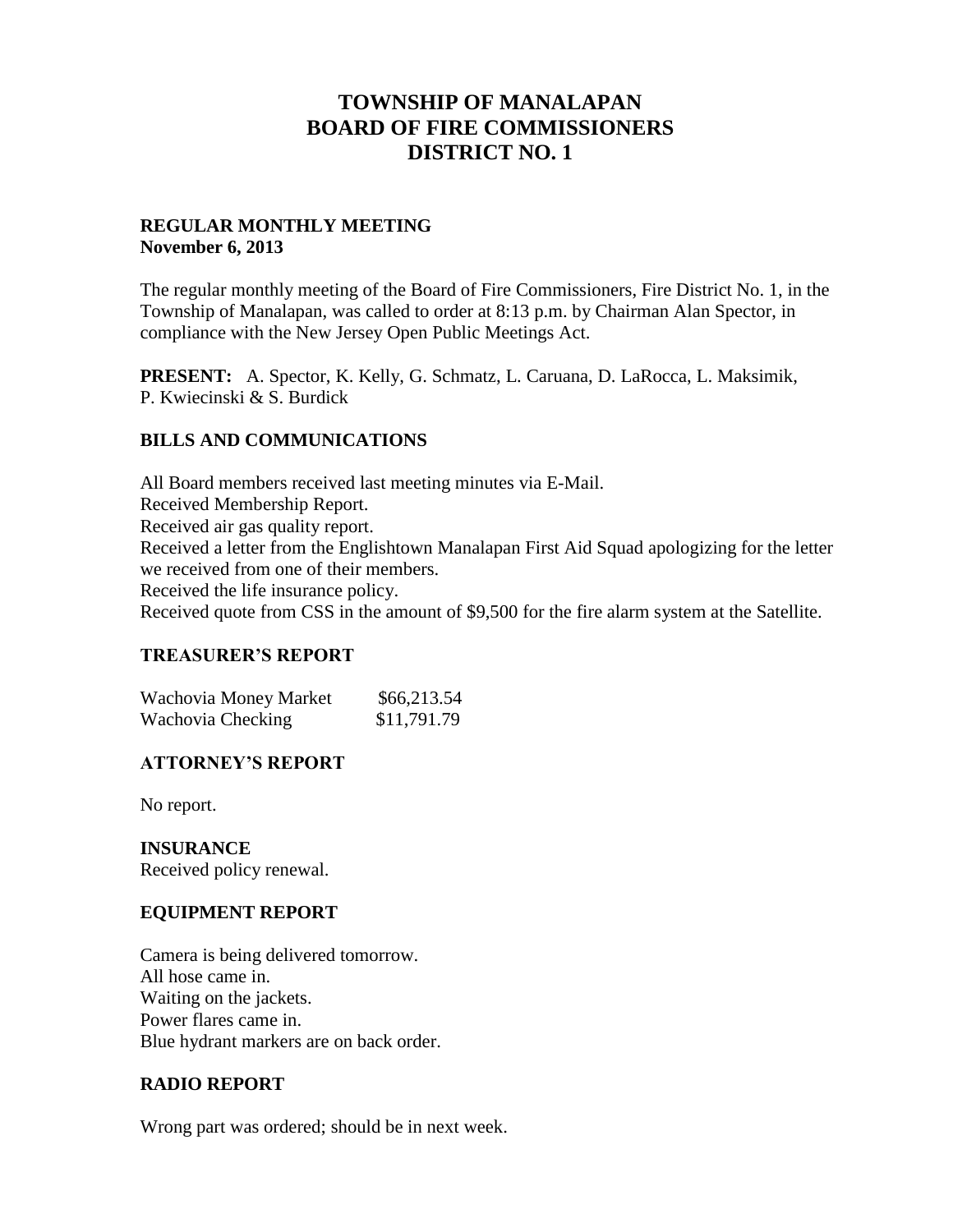## **CHIEF'S REPORT**

Chief Maksimik reported that all hose has been put on the trucks.

#### **TRUCK REPORT**

26-1-81 – tank to pump was repaired.

26-1-76 – pump will be repaired when they come back for 26-1-73.

26-1-73 – computer should be back in the truck tomorrow.

26-1-80 – Fire & Safety here today and repaired the loose connection for the air bag light. Believes buzzer noise is coming from the display and ordered a new one.

#### **ASSOCIATION REPORT**

The fire company would like to have \$150,000 budgeted for the outside building renovations. The fire company would also like some assistance with the back area at the Main House and parking lot renovations at the Satellite for the dumpsters.

#### **TRUSTEES' REPORT**

No report.

#### **OLD BUSINESS**

See attached.

## **NEW BUSINESS**

Commissioner Schmatz made a motion to pay all vouchers; this was seconded by Commissioner LaRocca. All voted aye.

Commissioner Schmatz made a motion for \$2,250 for an Escape System and Rope Rescue Training Simulator; this was seconded by Commissioner LaRocca. All voted aye.

New laptops have been received and given to Tom.

Commissioner Spector made a motion not to exceed \$10,000 to purchase 15 pagers; this was seconded by Commissioner Kelly. All voted aye.

Commissioner Schmatz made a motion not to exceed \$500 to purchase tool fuel; this was seconded by Commissioner LaRocca. All voted aye.

Commissioner Schmatz made a motion for \$150 to purchase 200 hot hands; this was seconded by Commissioner LaRocca. All voted aye.

Commissioner Kelly made a motion to transfer the following funds: \$3,000 from Legal  $\&$ Audit to Fire & Training and \$7,000 from Fire Hydrant Rentals to Equipment; this was seconded by Commissioner Schmatz. All voted aye.

Commissioner Kelly made a motion to approve the budget amount of \$1,375,252 to be raised by taxes in 2014; this was seconded by Commissioner LaRocca. All voted aye.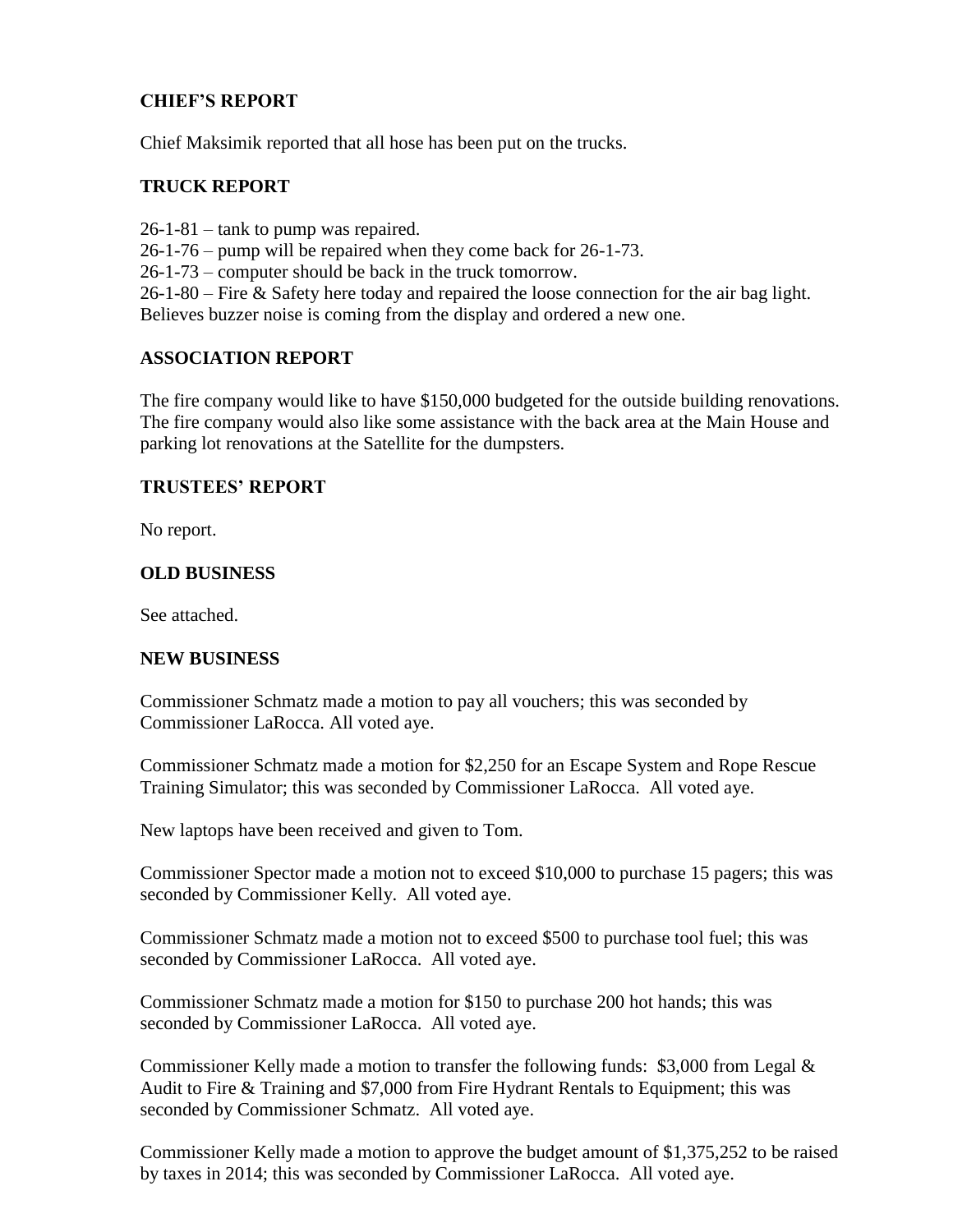Meeting opened to the public at 9:47 P.M.

A motion was made by Commissioner Spector to adjourn; it was seconded by Commissioner Schmatz and all voted aye.

Meeting adjourned at 8:48 P.M.

 Respectfully submitted, Kenneth Kelly, Clerk